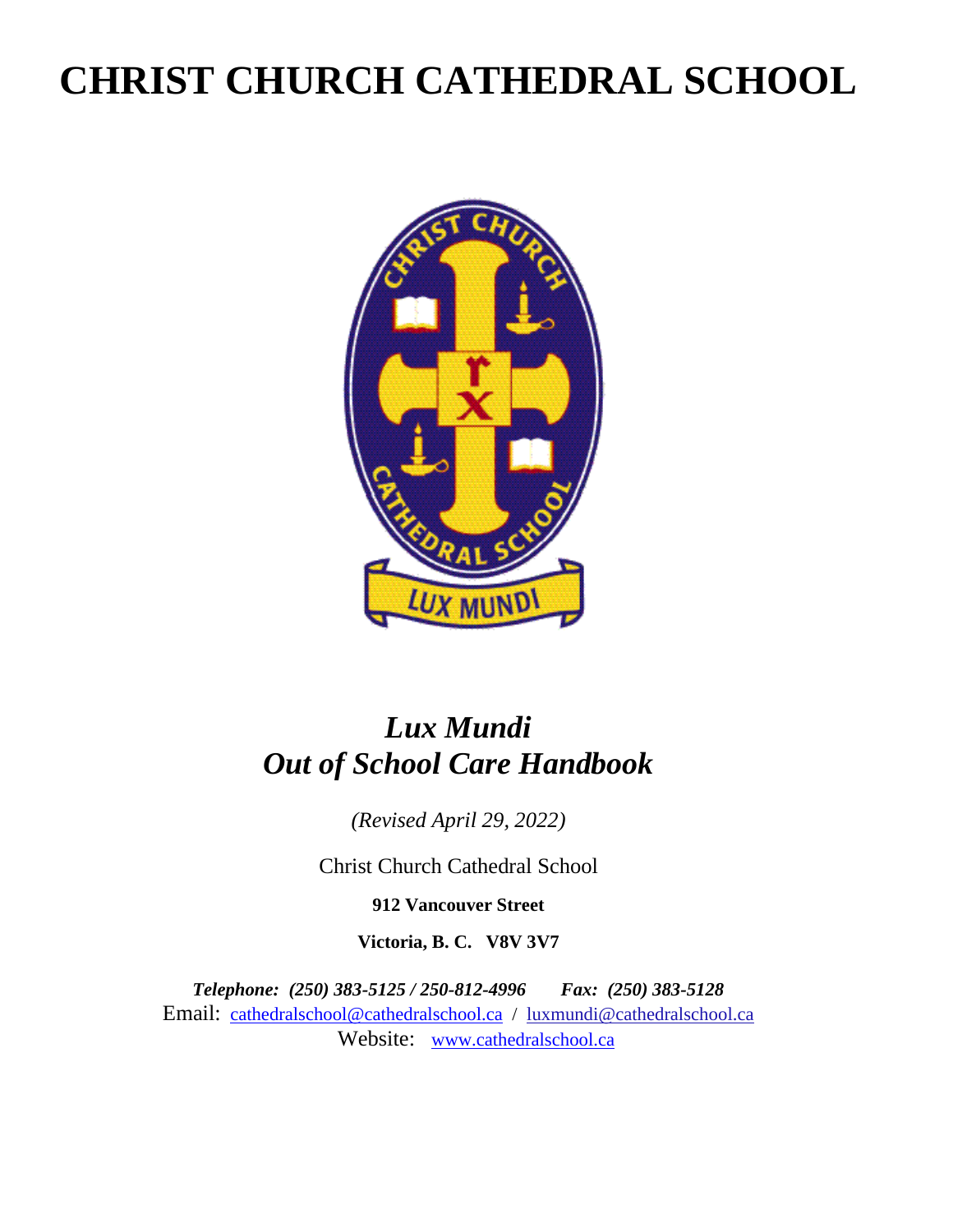### **TABLE OF CONTENTS**

| ${\tt EXPECTATIONS.}\label{thm:exponent} {\tt EXPECTATIONS.}\label{thm:exponent} {\tt O.}\label{thm:exponent}$ |  |
|----------------------------------------------------------------------------------------------------------------|--|
|                                                                                                                |  |
|                                                                                                                |  |
|                                                                                                                |  |
|                                                                                                                |  |
|                                                                                                                |  |
|                                                                                                                |  |
|                                                                                                                |  |
|                                                                                                                |  |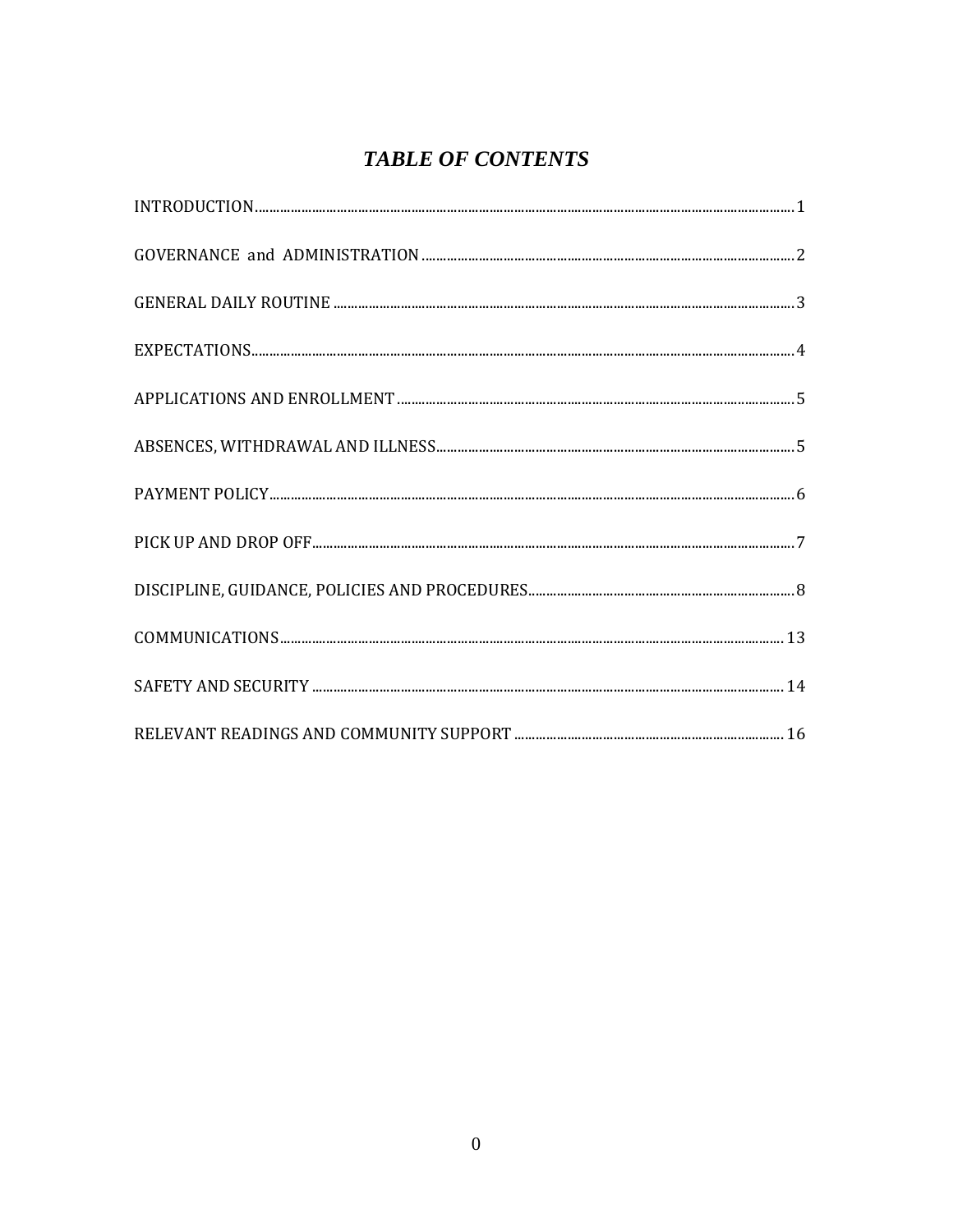# <span id="page-2-0"></span>*INTRODUCTION*

### *Lux Mundi Out-of-School (OSC) Program*

Welcome to the Lux Mundi OSC program. Our philosophy is "learning through play and experience." Our program includes activities and experiences which will encourage each child to learn through play, develop social, emotional, physical, and intellectual skills, expand his/her knowledge of the world around us, encounter and learn to manage feelings appropriately, develop satisfying relationships and, most of all, have fun!

Our staff give as much individual attention as possible. They take into account the children's different learning styles, and students needing some extra assistance. They are able to work with our support staff and our many resources at Christ Church Cathedral School main campus.

The program runs from school dismissal to 6:00 PM Monday to Friday. The program also offers a full-day program that runs from 7:30 AM to 6:00 PM on non-instructional or school closure days.

Our goal for each child in our program is to encourage:

- A positive self-concept
- Independence
- Self-discipline
- An awakening to Christian faith
- Respect for self and for others
- Verbal expressions of feelings
- Self-expression in all areas such as art, music, drama, movement
- Physical coordination
- Awareness of health, hygiene, nutrition and safety
- Awareness of nature, science, and the community around

At Lux Mundi we welcome children from all faiths, backgrounds and identities.

#### **What Does Lux Mundi expect from you?**

Lux Mundi staff expect your full support and trust when caring for your children. We expect that your child is picked up no later than 6:00pm**.** We expect full communication regarding any current infections or illnesses that have occurred in order to keep our classmates, families and teachers well.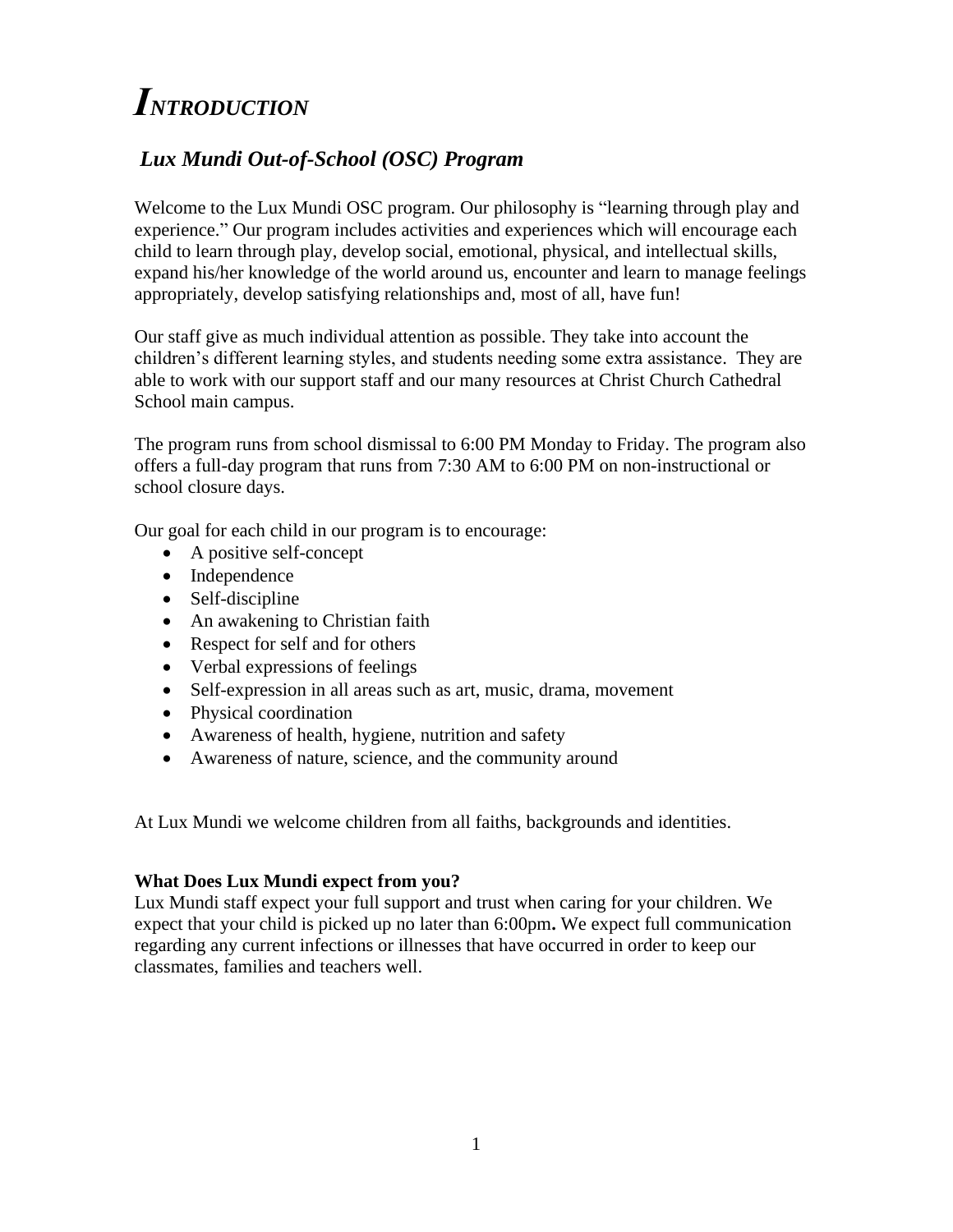## <span id="page-3-0"></span>*GOVERNANCE and ADMINISTRATION*

### *Director of Lux Mundi*

Todd Fitzsimmons has led our out-of-school care program for over 20 years. He supervises the Lux Mundi staff and is the main point of contact for questions and concerns parents may have about the program. He can be reached at: luxmundi@cathedralschool.ca.

### *Accounting Department*

Our Accounting department is led by Cindy Hayley, Director of Finance for Christ Church Cathedral School. Any concerns regarding billing or payments should be directed to: accounts@cathedralschool.ca.

### *The Board of Directors*

The nine members of the Board of Directors are elected or appointed according to the constitution at a Special General Meeting of the Board, which is held in May. The Annual General Meeting of the Board is held in October, when the financial report for the year is given to the Society and any unfilled positions on the Board can be filled according to the constitution.

One board member is a parent elected by the PSG in September or October. All board members serve a three-year term and must stand for re-election thereafter. Parents are also elected by the PSG as representatives for their classroom. This person is required to represent his or her son or daughter's classroom. Please consider becoming a part of the Parents Support Group to support your child's classroom. The names will be published in the newsletter and on the School's web site. [www.cathedralschool.ca](http://www.cathedralschool.ca/)

#### **Members of the Board of Directors:**

Board members are as listed on the school website. Elections for some positions will be held in October after which this list will be updated.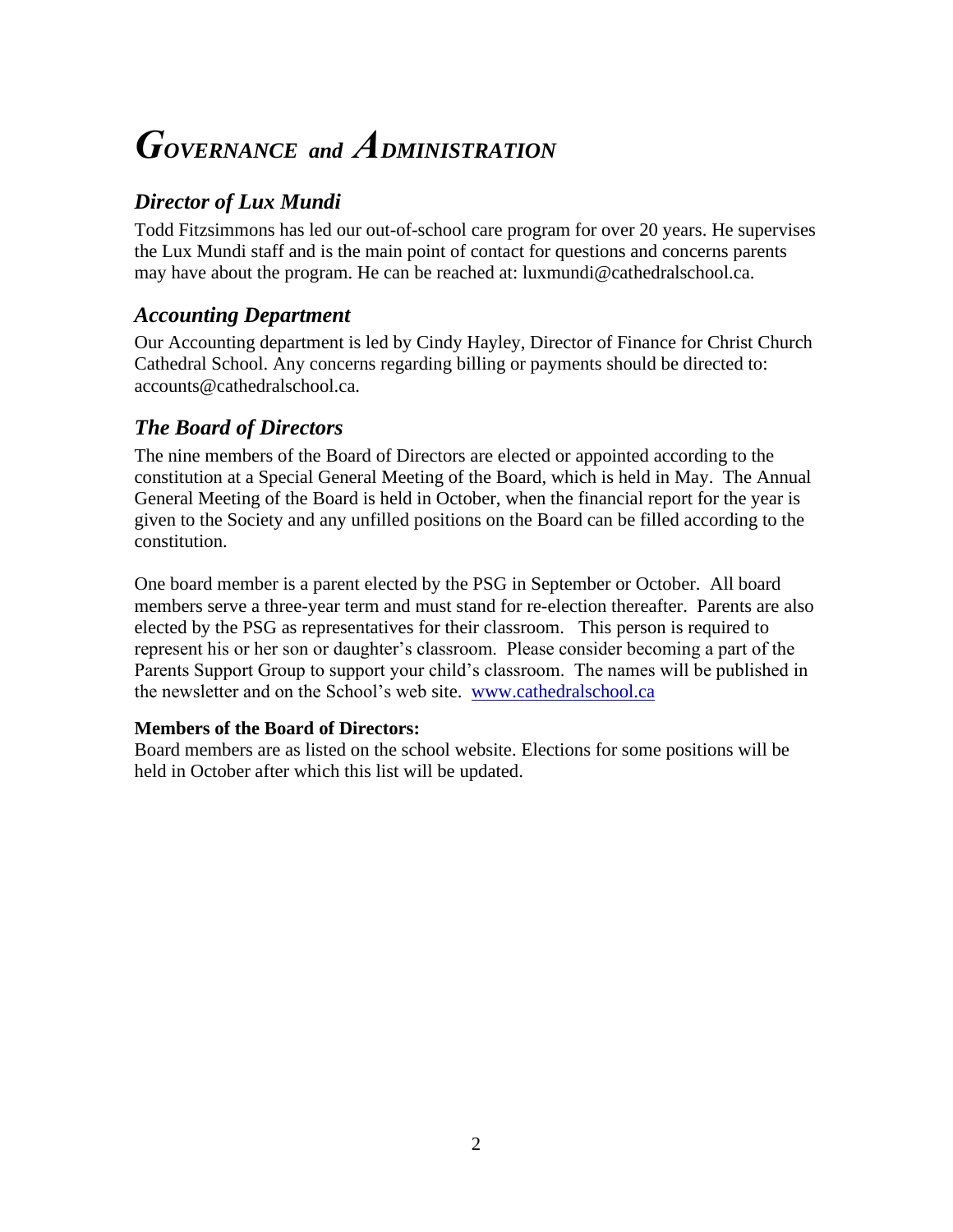# <span id="page-4-0"></span>*GENERAL DAILY ROUTINE*

| $6:00 \text{ pm}$ : | <b>Facility closes (promptly)</b>                                                                                          |
|---------------------|----------------------------------------------------------------------------------------------------------------------------|
| $4:00 - 6:00$ pm:   | Art activities and indoor or gym free play time                                                                            |
| $3:30 - 4:00$ pm:   | Snack (provided by parents)                                                                                                |
| $3:00 \text{ pm}$ : | Dismissal from regular school; outside time on these days                                                                  |
| $1:00 - 3:00$ pm:   | Free flow Art / tabletop activities and scheduled field trips                                                              |
| $12:30 - 1:00$ pm:  | Prepare for any scheduled field trips                                                                                      |
| $12:00 - 12:30$ pm: | Lunch (provided by parents) Children wash their hands before<br>eating.                                                    |
| $10:15 - 12:00$ pm: | Outdoor play: climbing, outdoor art, games, ball play,<br>neighborhood walks, outings to Beacon Hill Park, the beach, etc. |
| $9:45 - 10:15$ am:  | Snack (provided by parents)                                                                                                |
| $7:30 - 9:30$ am:   | Free play (indoor or out) or tabletop activities                                                                           |
| $7:30$ am:          | Facility opens                                                                                                             |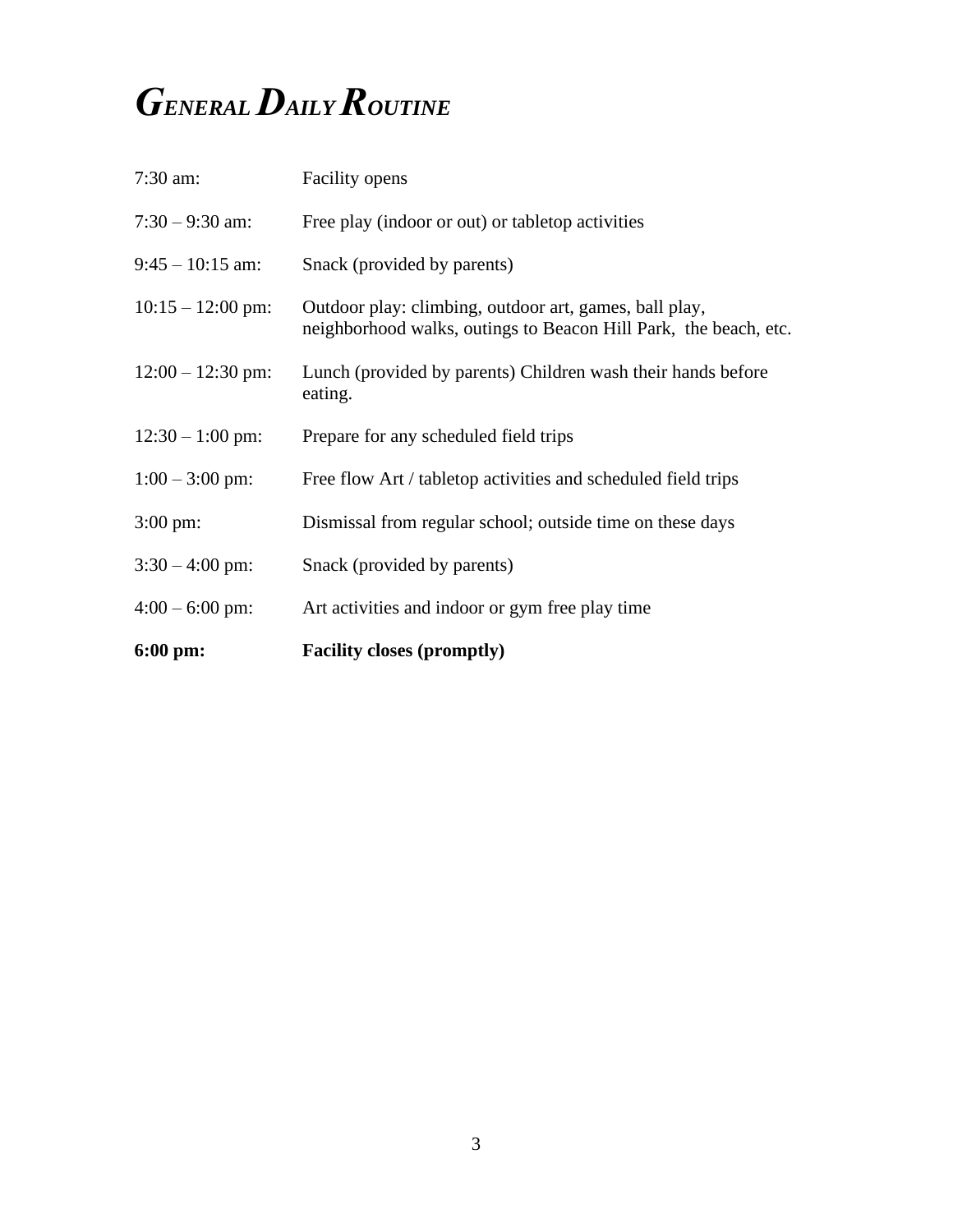# <span id="page-5-0"></span>*EXPECTATIONS*

To assist staff, students and parents in achieving our purpose we offer these guidelines that help to create a community where learning is valued, where responsibility is exercised and where security is assured.

### *Expectations for Students*

- 1. To arrive to the Lux Mundi full day program no later than **9:00am**, and to behave appropriately and respect other students and adults.
- 2. To respect and comply with Facility regulations.

### *Expectations for Parents*

- 1. To respond promptly and affirmatively to any student misbehaviour while in the Lux Mundi OSC program.
- 2. To inform Lux Mundi of any circumstances in the home which might affect their child's behavior while in the Lux Mundi OSC program.
- 3. To follow the fee payment and student withdrawal policies of the Lux Mundi OSC program.
- 4. To supply written and signed or telephoned explanations of absences/lateness.
- 5. To keep children at home if sick, and notify Lux Mundi if children will be absent.
- 6. To ensure that children are **collected from the after-school-care program by 6:00 pm promptly.**

### *Expectations for Staff*

- 1. To maintain a safe and caring environment for each learner to thrive in.
- 2. To teach skills, and enrich and extend those skills, according to the School policies.
- 3. To maintain order, plan carefully, teach meaningfully and present a role model that will be an inspiration to the children.
- 4. To exhibit conduct that is consistent with the Christian character of the School.
- 5. To respect the personal worth, dignity and individual characteristics of each child, and keep a spirit of care and concern for all children.
- 6. To provide fair and just disciplinary treatment for all children as needed.
- 7. When conflict arises with children, to address the situation in a positive and supportive manner.
- 8. To keep parents/guardians informed of the progress, performance and conduct of each child.
- 9. To make themselves available to meet with parents at a mutually agreed time, should the need arise.
- 10. To be supportive of each other, the School, and parents, who are the first educators of their children.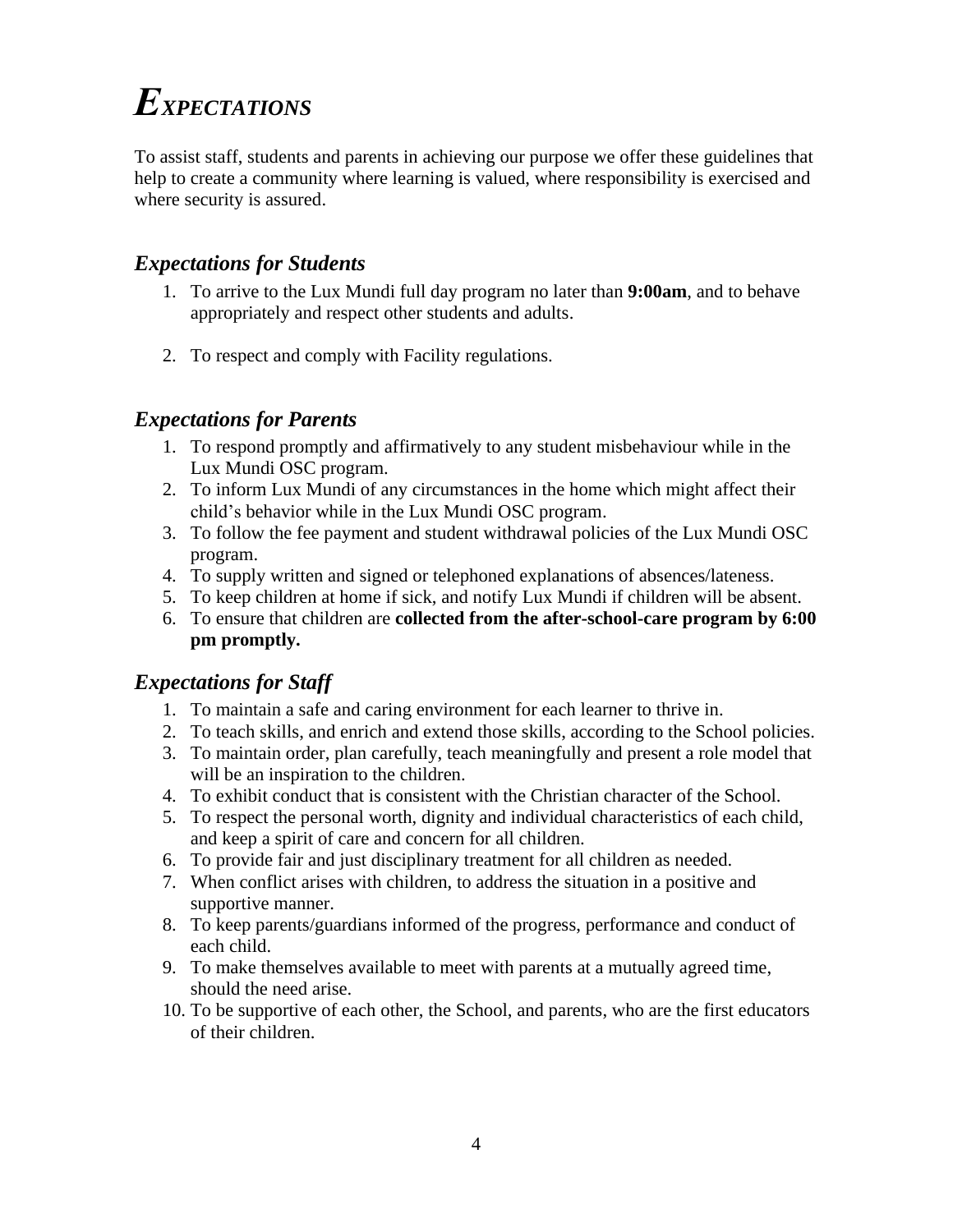# <span id="page-6-0"></span>*APPLICATIONS AND ENROLLMENT*

Family demographics: Sometimes, family demographics can change. Please keep the administration staff and Director of Lux Mundi notified of any changes to your family structure so that we have the most current information on all our records and can continue to ensure the safety of your child and provide support as required.

**School Re-Enrollment:** Each year in January the school will send a school re-enrollment form home to inquire about your intentions for the following school year (It is the prerogative of the Head of School to confirm the re-enrollment of all students.) Families whose children will use Lux Mundi Out-Of-School Care will need to complete a Lux Mundi Enrollment form each year to ensure all details are current.

**Lux Mundi Summer Care Program:** During summer months we provide a full-day Summer Day Camp program, Monday to Friday. An enrollment form and online registration form will be posted on our website. Payment is required in full at time of registration.

# <span id="page-6-1"></span>*ABSENCES, WITHDRAWAL, AND ILLNESS*

#### **Absence / Illness Procedure:**

- 1. When a child is unable to attend due to illness, the program manager must be notified as soon as possible. If the illness is contagious, serious, or is related to or resulting from an incident at Lux Mundi, the Director of Lux Mundi and Head of the School must be informed so that preventative measures can be taken, if required.
- 2. If a child does not attend for 10 consecutive days or is absent for 15 days out of 30 consecutive days of the monthly program (September to June) without the Director of Lux Mundi being notified, as per the above procedure, the child will be considered withdrawn. The program manager will commit the vacant space to another child and advise the parent of the withdrawal by mail or email.

**Full-time Monthly Program Withdrawal:** The Director of Lux Mundi requires immediate notice when a child is to be withdrawn from the Lux Mundi OSC full-time program. The notice must be in writing with a minimum of one full calendar month's notice. For example, notice must be given by March  $31<sup>st</sup>$  if you plan to withdraw your child for May 1<sup>s</sup> Without proper notice, it is difficult for the program to budget appropriately.

**Lux Mundi Summer Program Withdrawal:** Please see section: *Summer Program Fees, Refund & Cancellation Policy* on the following page.

**Unexplained absences:** If the child does not attend regularly and no reason is provided, it will be assumed that the child has withdrawn at the end of the last month for which the fees have been paid.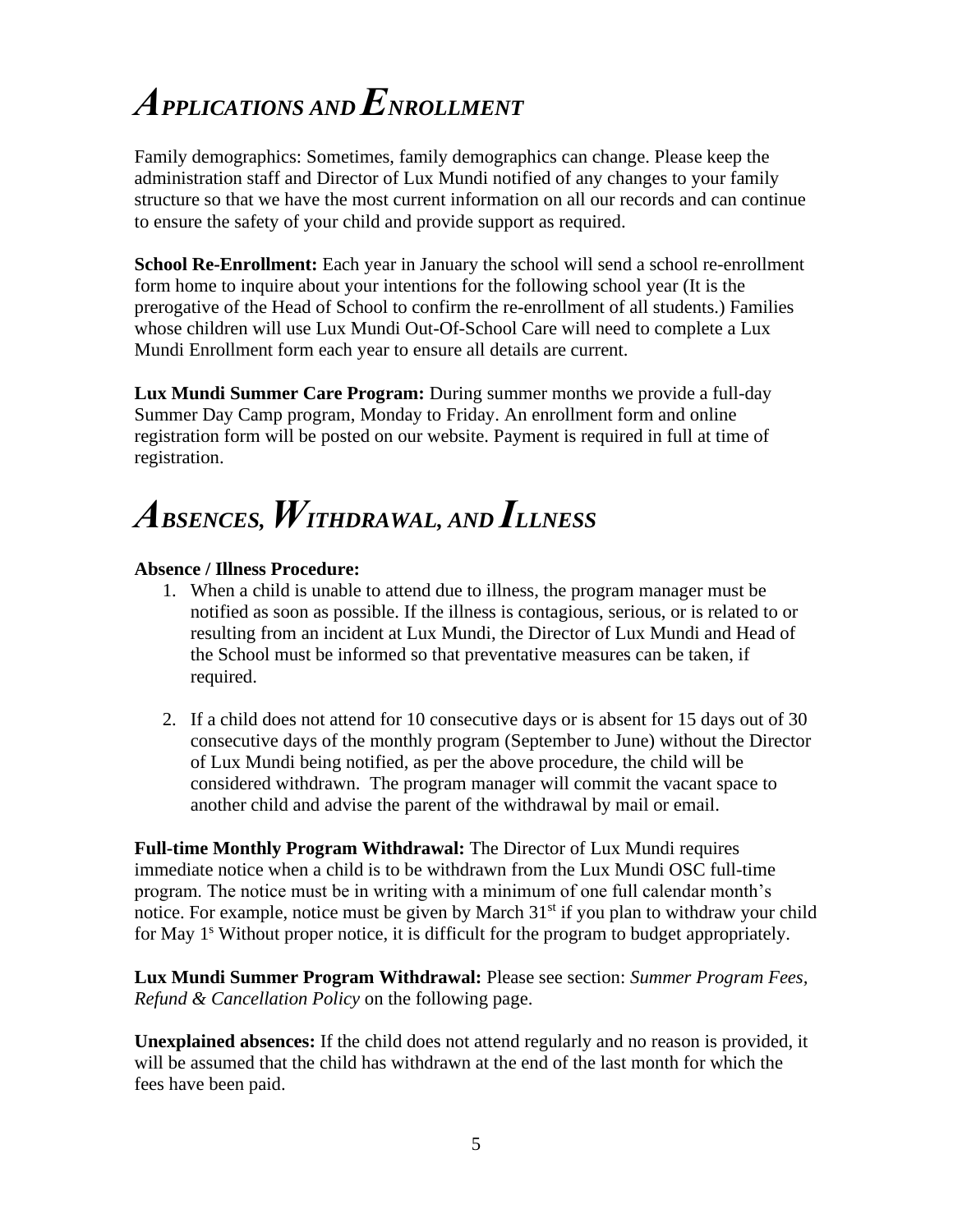**Family Vacation Time:** Monthly Lux Mundi fees are not reimbursed if families go on vacation during the school year. The family, despite their child's absence of the program, is responsible for their monthly fees. Unfortunately, we are not able to accommodate for family holiday time due to our strict facility budgeting.

# <span id="page-7-0"></span>*PAYMENT POLICY*

#### **Lux Mundi OSC Payment and Withdrawal Policy (Full Time Program\*) \* Applies to Christ Church Cathedral School students during the school year, September to June.**

To enable good financial management of the Lux Mundi OSC program, we require prompt payment of fees and a minimum of one calendar month prior written notice of withdrawal for students in the monthly program during the school year. If the notice period for cancellation is less than 30 days, fees may still be collected.

#### **Procedure**:

- 1. A VOID Cheque and a signed form for automatic withdrawal is required to submit to the office in order to begin a monthly direct withdrawal from your banking institution. Payment can be withdrawn from your account on the  $1<sup>st</sup>$  or the  $16<sup>th</sup>$  of each month. There is a \$25.00 fee for non-sufficient funds.
- 2. One calendar month's written notice is required should you decide to withdraw your child from the program. Notice must be given by the last day of the month proceeding the month on which you plan to withdraw your child. For example, notice must be given by March  $31<sup>st</sup>$  if you plan to withdraw your child for May  $1<sup>st</sup>$ .
- 3. Entry to a program after the  $2<sup>nd</sup>$  day of the month will be charged at the daily Drop-In rate for the program to a maximum of one month's rate.
- 4. We are unable to accommodate partial payments for extended absences due to illness or vacation time with family. Full month fees must be paid in order to hold the student's space in our program.

### **Summer Program Fees, Refund and Cancellation Policy**

Registration for our summer program is done online through our website [cathedralschool.ca/lux-mundi-summer-program.](https://cathedralschool.ca/lux-mundi-summer-program1/) Fees must be paid online in full at time of registration. No refunds will be processed after May  $27<sup>th</sup>$ , 2022 for the Summer 2022 program.

**Please note: Registration is not finalized until payment and Lux Mundi enrollment forms have been received.**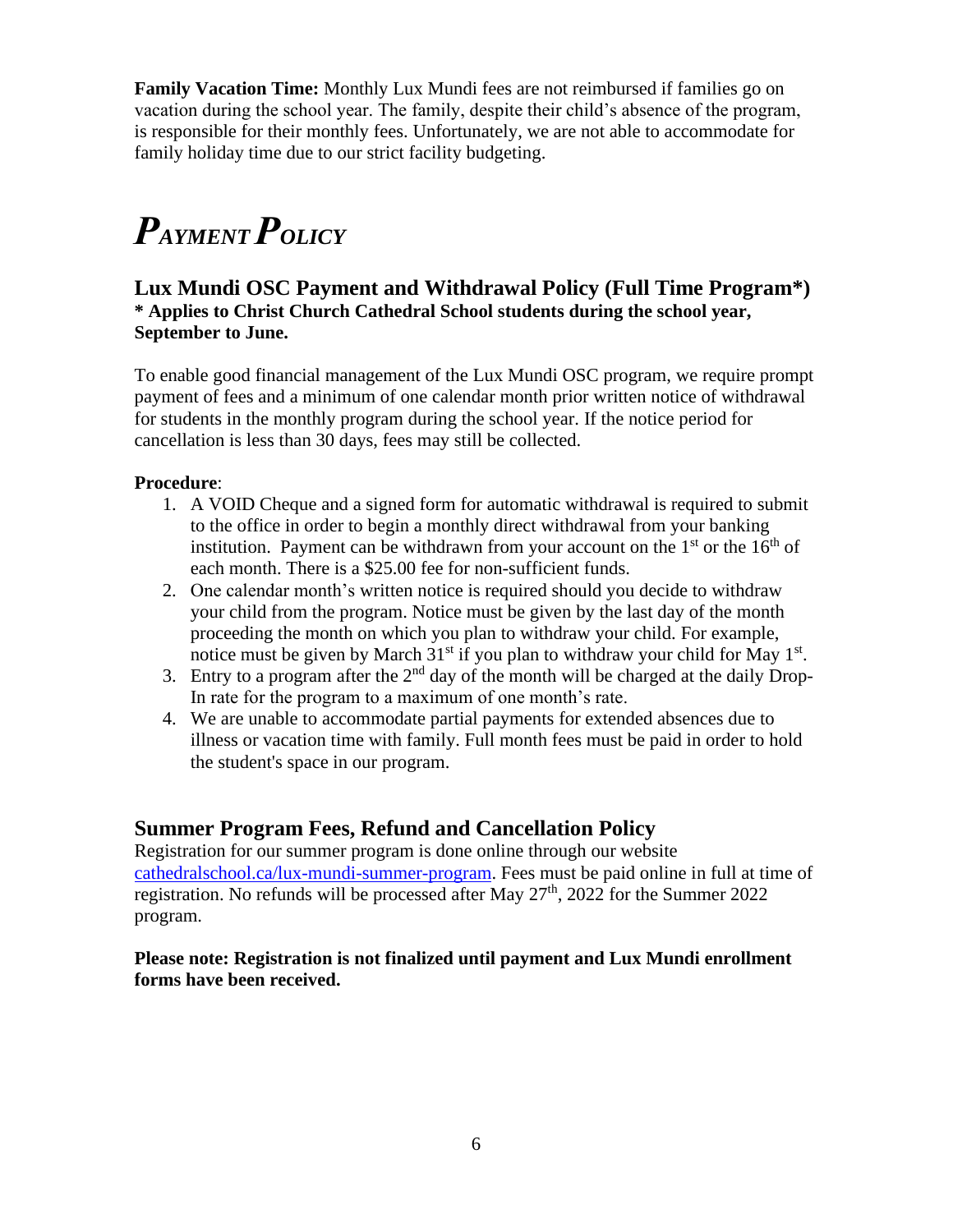### *Hours of Operation*

Regular hours of Lux Mundi OSC operation on regular school days are from 7:30 am to 8:25 am and from 3:00 pm to 6:00 pm, Monday to Friday.

On school closure days or non-instructional days, Lux Mundi OSC hours are from 7:30 am to 6:00 pm (Christmas Break, Spring Break, Summer, and Pro-D Days)

Lux Mundi Summer Care Program begins the week after the last day of classes. The program *may* close for a few days for administration and preparation reasons. You will be notified of any closure days.

*\*Please notify the Director of Lux Mundi, and/or teachers, of your preferred drop-off and pick-up times for the Summer Program. This will ensure that we have proper teacher / student ratios to abide by our childcare licensing commitment.*

## <span id="page-8-0"></span>*PICK UP AND DROP OFF*

#### **Pick up times:**

Parents are expected to pick up, or arrange for pick-up of children, no later than 6:00 pm.

#### **Late Pick Up**

If a parent or guardian has not picked up a child or called the Lux Mundi staff by the scheduled end of program, the staff will try to contact the family first and then alternate persons listed on the authorized pick-up list.

If no one is available and the parent has not contacted the Lux Mundi staff by 6:30 pm (1/2 hour after the program closes) we are required to notify the Ministry of Children and Family Development. A late fee of \$20.00 will be charged for every 15 minutes (or portion thereof) after pick-up time. Our accounting department will invoice you for the late charge.

#### **Authority to Pick Up a Child**

We recognize that unforeseen circumstances can arise that prevent parents from picking up their child at the required time. In these instances, another caregiver or relative may share the responsibility of picking up the child. Please be explicit on the enrollment form to indicate the names of individuals who have authority to pick up the child. We encourage you to indicate as many names as required for this purpose and to keep the list up to date.

If you have made arrangements for an individual to pick up your child and they are **NOT** on your list, the staff need to be advised **EACH TIME**, preferably in writing. The name of the individual also needs to be indicated on the sign in /sign out sheet each time, until the person is formally added to the authorized pick-up form. If the staff are unfamiliar with the individual, identification will be requested, such as a driver's license, as our foremost consideration is your child's safety.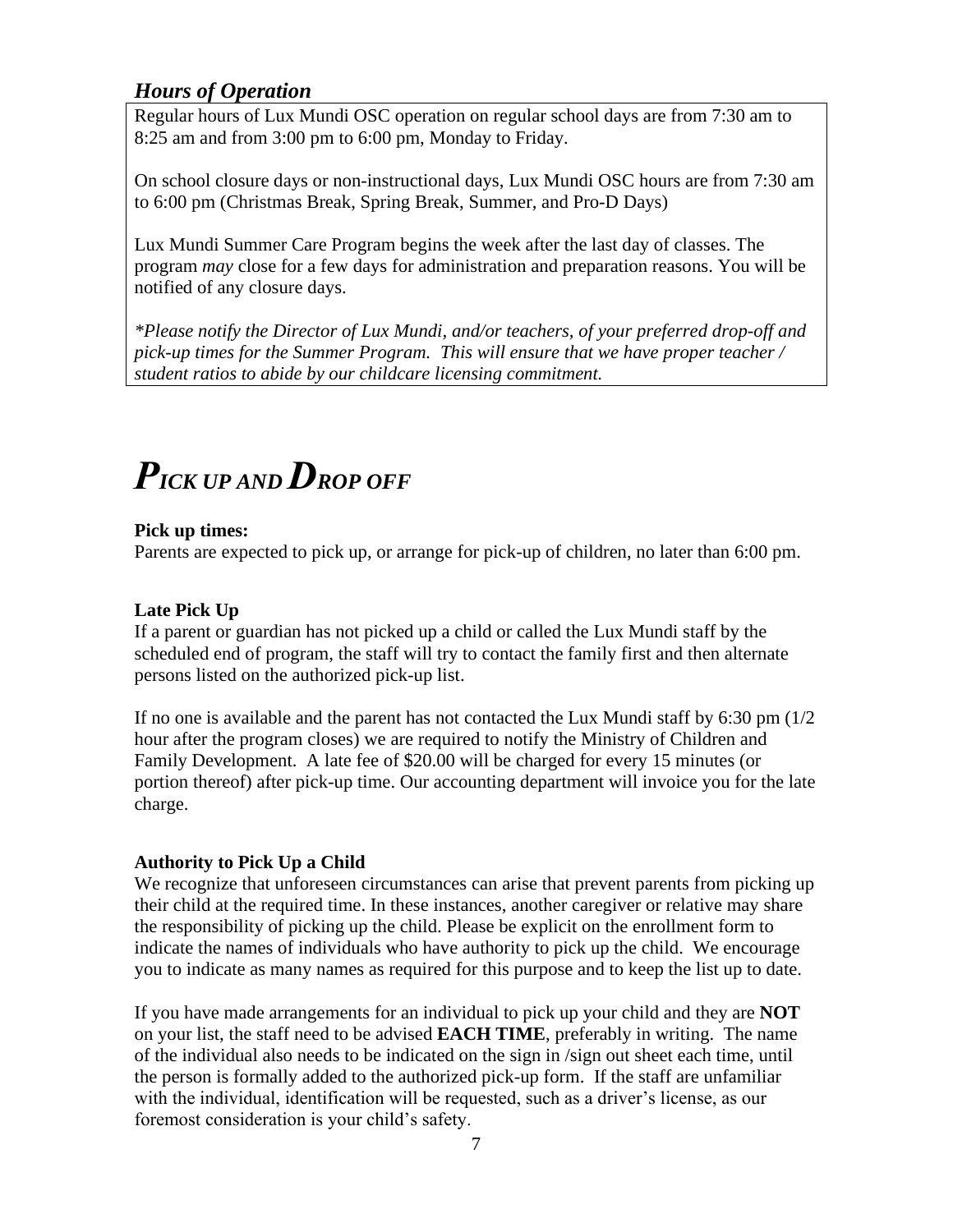#### **Contingency Plans**

Staff will not be able to drop off or pick up children to and from their home, even in an emergency situation, due to potential liability. In the event that a problem arises in picking up a child, parents should have a contingency plan that does not involve the Child Care Facility. Staff will continue to provide care for the children on the premises, until the parent or alternate arrives to pick up the child. The charge levied for late pick up is intended to offset staff overtime costs and ensure the smooth running of the facility.

#### **Signing In and Out**

Daily sign in/sign out sheets **must be completed by the staff** upon the child's arrival and departure. Please notify the Lux Mundi staff if someone other than the usual parents or guardian is picking up the child.

#### **Custody and Related Court Orders**

If a custody agreement or court order exists, a copy needs to be placed in the child's file at the Facility. The enrolling parent or guardian is responsible for providing accurate and upto-date information concerning the legal guardianship of the child. Without legal documents on file, the staff cannot deny access to a non-enrolling parent. If the nonenrolling parent is not listed on the authorized pick-up list, we will be unable to release the child. The enrolling parent or guardian must provide all consents.

It is the Lux Mundi staff's responsibility not to release a child to an authorized person who is unable to care adequately for a child. If a staff member believes that the authorized person is impaired, or the child will be otherwise at risk, they will offer to call a relative or another authorized person to pick up the child.

#### **Dropping Off Children**

Parents should make every effort to be familiar with the daily routines of the program and note any special events that are planned. Late arrival on a day with a scheduled field trip early in the day, may mean there are no staff on site when you arrive and you will be unable to leave your child until the staff return from the field trip.

Parents **may not** drop off late in the day for after school care if their child has been absent throughout the day due to illness or appointments.

## <span id="page-9-0"></span>*DISCIPLINE,GUIDANCE,POLICIES AND PROCEDURES*

Discipline is the teaching and learning process by which children develop appropriate, socially acceptable behavior. Guiding children's behavior is a continuous process that adults do with and for children to help them to become self-disciplined.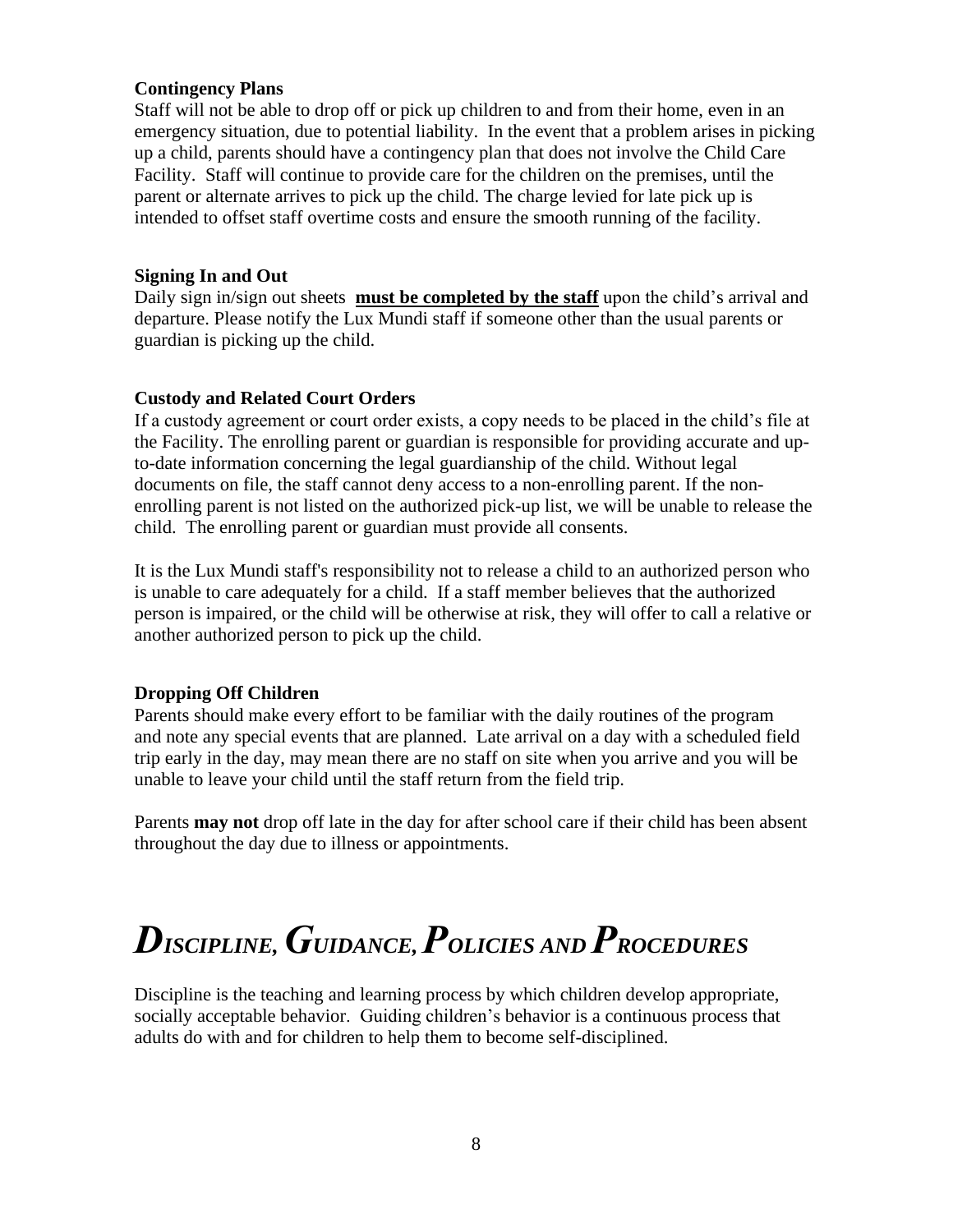#### **Intent**

It is the intent of the Lux Mundi OSC staff to provide discipline and guidance based on childhood developmental stages that will enable children to respect themselves and others around them.

Christ Church Cathedral School and Lux Mundi OSC Program does not attempt behavior modification, but rather employs aspects of guidance and discipline that can be successful in the home and the child care environment. We work systematically to maintain a positive and supportive environment when discipline is required.

#### **Policy**

It is the policy of Christ Church Cathedral School and Lux Mundi OSC that each staff person should recognize that the children's behavior is influenced by their overall developmental level, the environment outside their home and by the adults who care for them. Staff will ensure that the children's environment (including space, toys, time, and routines) is set up to influence behavior in the most positive manner.

#### **Methods and Practices**

The techniques or strategies used to guide the child's behavior will be prevention-oriented and be used to create a positive atmosphere and opportunities for desirable behavior. These guidance techniques will include:

- a. Establishing clear and consistent limits
- b. Offering straightforward explanation of limits
- c. Stating limits in a positive manner
- d. Focusing on the behavior, not the child
- e. Not giving choices when none are available
- f. Allowing appropriate time limits for the children to respond
- g. Reenforcing appropriate behavior
- h. Maintaining a tolerance for a certain amount of noise, mess and attention seeking as is age-appropriate and when the above does not infringe on the rights of others.

#### **Staff Intervention**

Should it become necessary for staff to intervene, the staff will ensure that guidance is supportive rather than punitive, maintaining respect for the children involved and using calm and controlled gestures and voices to gain the child's attention. Staff will clarify and reinforce limits, acknowledge the validity of feelings and divert or distract a child if appropriate. Staff will model appropriate choices to children in a non-threatening manner.

Redirecting children to an alternate activity, changing the circumstances causing the unwanted behavior, limiting the use of certain equipment and toys; and as a last resort, using a "time out," are measures staff may use when the children seem unable to solve the behavior difficulties themselves.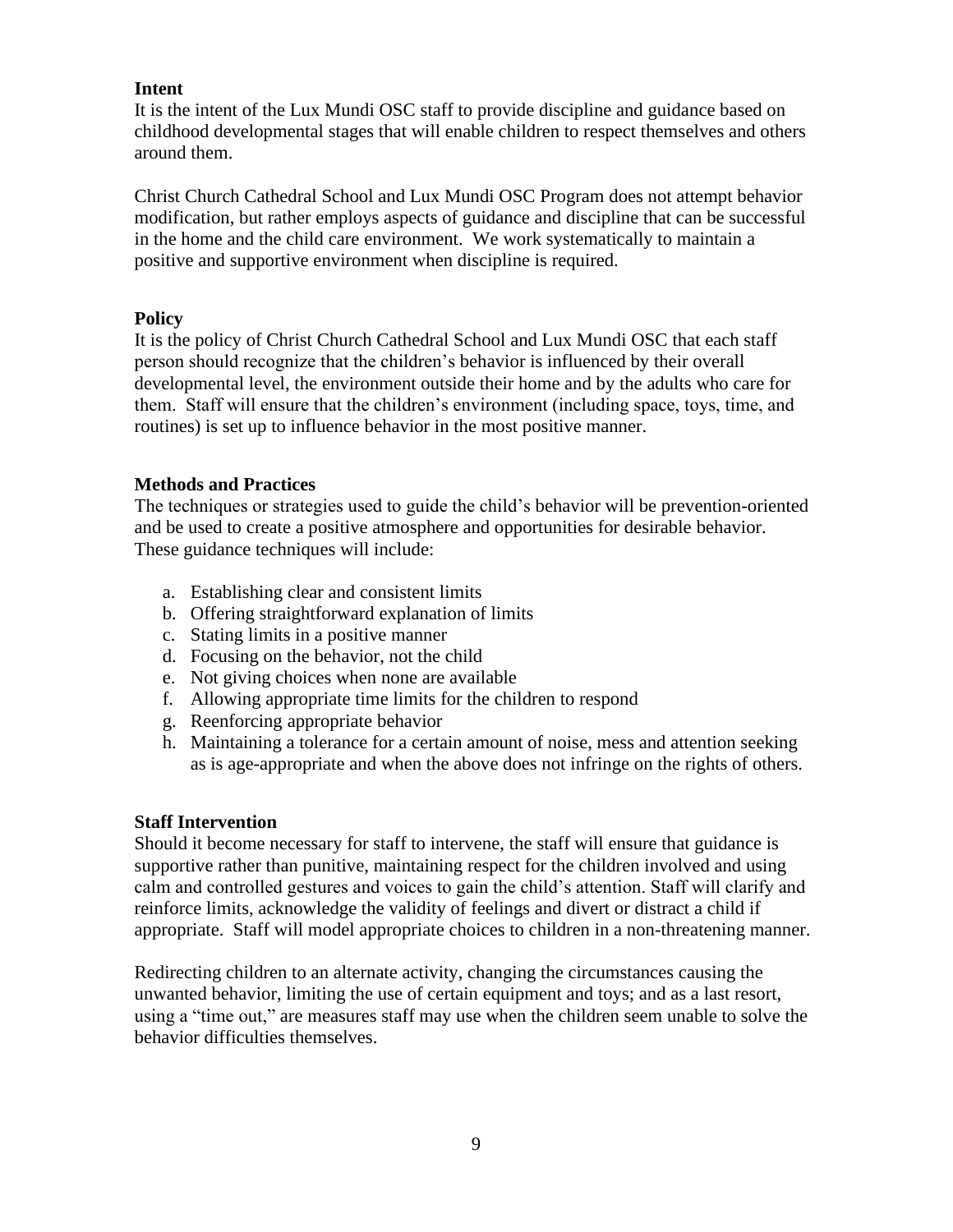#### **Parental Consultation**

If a child is unable to co-operate in a camp, staff will meet with parents/guardians to seek a resolution to the situation. A letter may be sent to the parent/guardian to follow up after the discussion. If there is no satisfactory improvement in the child's behavior, the child may be removed from the program/camp with notification to the parents/guardians. In case of severe incidents and behavior concerns, where the safety of the other children may be at risk, parents/guardians may be contacted to remove the child from the program immediately.

At all times, the welfare of all children in our care will be considered. The adults working with the children will remember that children imitate adult examples and the staff will set the best example possible.

### *Food & Drink Policy*

At the Lux Mundi program we ask all parents to provide a nutritious snack and water bottle for your child daily. Please remember we are a **peanut-free program**. We share the space with the school, which may have some children with an allergic reaction to peanuts. Due to allergies some children may or may not have, we ask children not to share food. There are 2 water bottle stations for your child to fill up their water bottle. During after school care we will ask all children to wash their hands and eat a snack at around 3:30 pm. On full-time days, the children will have snack at 10 am, lunch at 12 pm, and afternoon snack around 3:30 pm. Please let staff know as soon as possible if your child has an allergy to any food so we may make changes to their registration forms. Please feel free to ask any questions regarding this policy.

The Facility's refrigerator is not large enough to place everyone's lunch kit in the fridge. Please provide a small freezer pack to help keep necessary items cold.

### *Active Play Policy*

During Lux Mundi operating hours, the children will participate in outdoor active play from 3:00 pm to 4:14 pm daily. They will also have the opportunity to have indoor active play from 4:15-5:00 in the gym. It is recommended that all children have appropriate footwear, snacks and water.

We encourage the development of large and small muscle skills appropriate to each child's level of development. Activities include, but are not limited to field games, organized groups games, self-directed active games, playground play and independent play.

### *Screen Use Policy*

At times in Lux Mundi the staff and children will use the Smart Boards; however, the screen time will be limited between 15–30 minutes daily. Please advise staff if you have any concerns regarding your child's screen time use.

### *Sunscreen Policy*

Lux Mundi staff will supervise and provide direction for the application of sunscreen. Lux Mundi is not able to supply sunscreen; therefore, families must provide their child with a labeled bottle of sunscreen. We ask that if your child has allergies to sunscreen you provide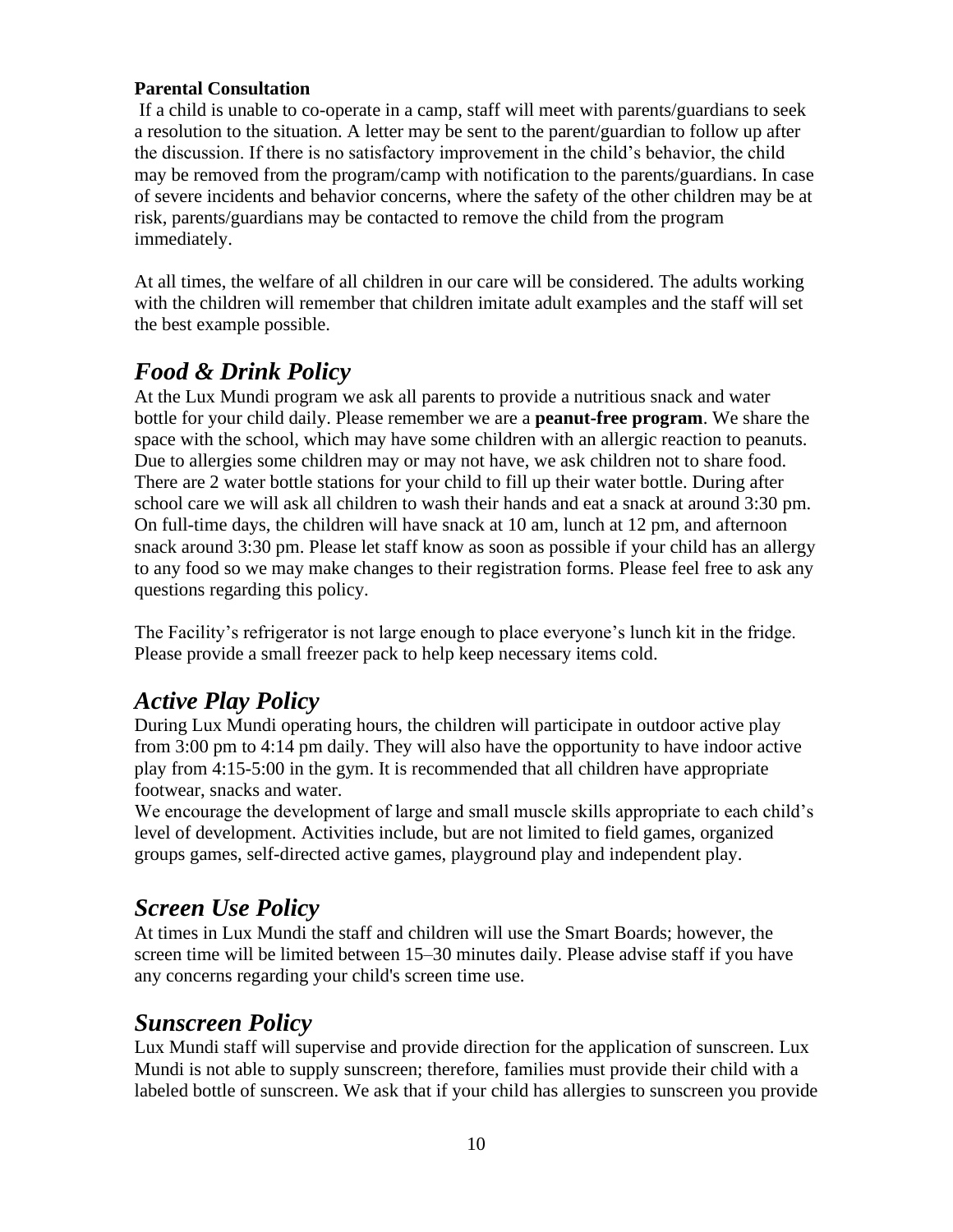a reasonable safety plan to ensure that your child will not be at risk of sunburn or sunstroke.

## *Health Policy*

Christ Church Cathedral School and Lux Mundi health policy is to ensure the health and wellness of all the children, their families, staff and teachers. We ask all families to observe this policy in order to keep our school a healthy and safe place for all children. The Lux Mundi program is a busy and active program. The children must be well enough to participate in a variety of activities, including both indoor and outdoor play.

#### **Immunizations:**

A photocopy of your child's current immunization record must accompany the registration package.

#### **Illness:**

Children who have any symptoms of illness must be kept home. If your child becomes ill while at the facility, the parent will be called and the child must be picked up as soon as possible. If the parent cannot be reached, the emergency contact named on the enrollment form will be called to pick up the child within one hour.

Parents will be asked to pick up their child if the child displays one or more of the following symptoms:

- Sore throat
- Cough
- Runny nose and congestion not related to allergies
- Headache
- Vomiting
- Diarrhea
- Nausea
- Fever
- The child is refusing or is unable to participate in the program (including outdoor play) because of ill health
- Lethargy due to illness (head cold, severe headache, or flu)

We expect full communication regarding any current infections or illnesses in order to keep our classmates and staff well.

#### **When can my child return following an illness?**

Children who are at home due to fever and flu-like symptoms must display a normal temperature, without medication, for a 24-hour period before returning to the facility. When they return, they must be healthy enough to participate in all aspects of the program, including indoor and outdoor play.

If the child has been vomiting or has diarrhea, they may not return to the facility until 24 hours has passed after the last bout has occurred.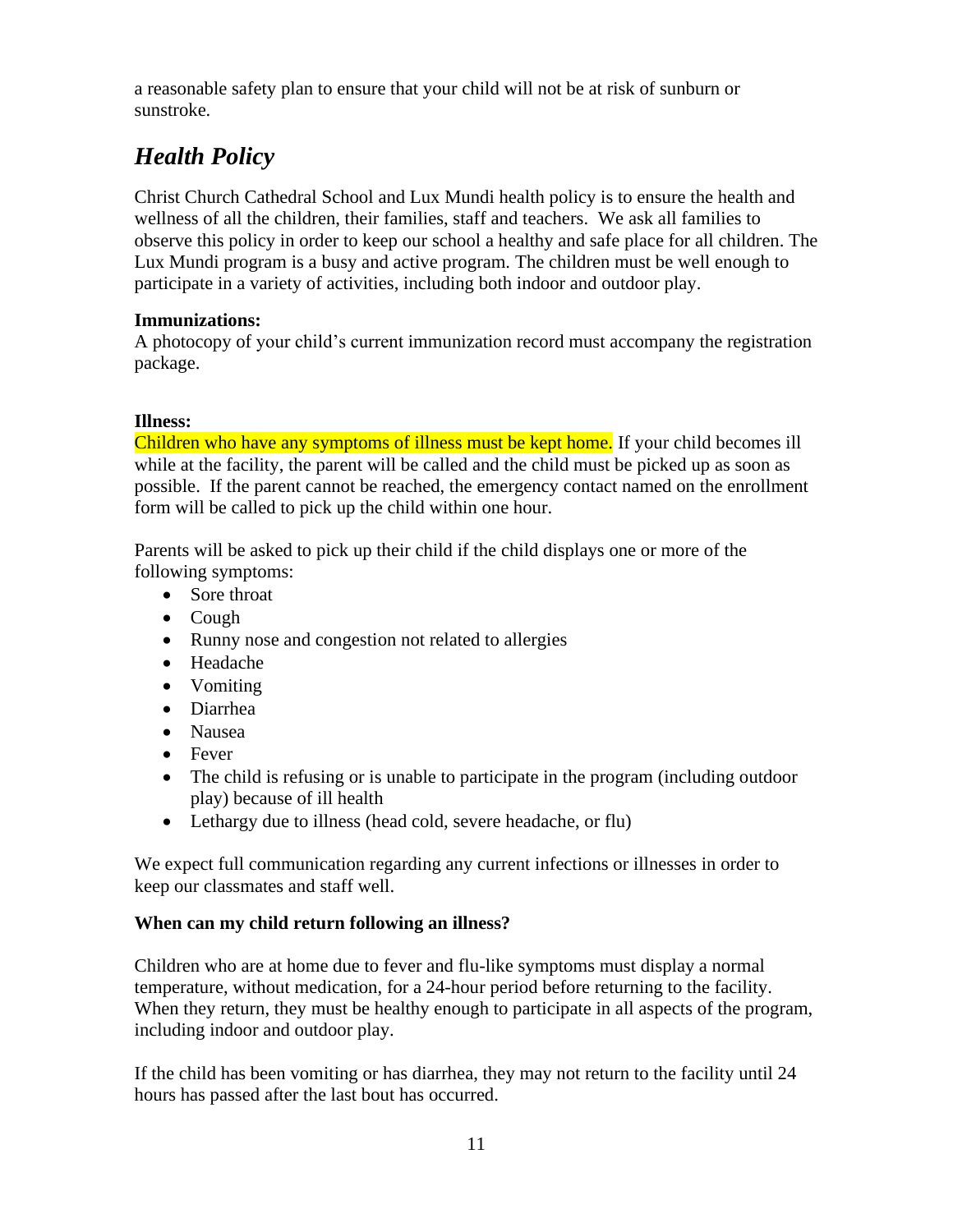Children needing antibiotics for contagious ailments must be taking the antibiotic for 24 hours (or longer with doctor's recommendation) before returning to the facility.

#### **Communicable Diseases / Infections:**

If a child gets a communicable ailment such as COVID-19, a flu virus, chicken pox, or pink eye, the facility will follow the guidelines as outlined by the Vancouver Island Health Authority (VIHA) or Provincial Health Orders regarding required time away.

Children who have contracted a communicable illness may return to the facility once symptoms have cleared completely. In the case of COVID-19, children must stay at home at least 5 days after the onset of symptoms or positive test result.

#### **Medication Policy**

We are not able to dispense any medications unless we have a current *Medication Administration Form* completed and signed by you. Nor are we able to dispense any non prescribed medications unless the doctor has written specific instructions for the teacher, including child's name, correct dosage, and duration of use. Parents must never put medication of any sort in a child's lunch box, including cough candies, or vitamin pills. Instead, these must be given directly to the staff, at which time the staff will ensure we have a current *Medication Administration Form* completed and signed by you.

It is important to remember that a child's energy level and behavior can be different when they are on certain medications, such as antibiotics or decongestants. Please make sure the staff are aware of any medications that have been administered so they can take this into consideration when planning activities.

#### **Lice:**

Please notify the facility if your child has been detected with head lice or nits. If lice are detected by a staff member, the student will be sent home immediately for treatment. The treatment must be followed through by a parent or guardian. The hair must be combed through with a nit comb, taking out all nits and lice that are visible. Once a treatment is done, the child may return to the facility. A staff member may check the child's hair upon arrival to ensure the health and comfort of other students and staff members.

#### **Smoking/Vaping:**

It is against the law for anyone to smoke on the School property. This includes electronic cigarettes.

#### **Privacy Policy:**

In accordance with the Personal Information and Privacy Act, the School has developed privacy policies for the collection of student information. Parents of Cathedral School students are required to sign a form acknowledging their understanding of how we manage personal student information. Lux Mundi enrollment forms also outline our privacy policy and require a signature for consent.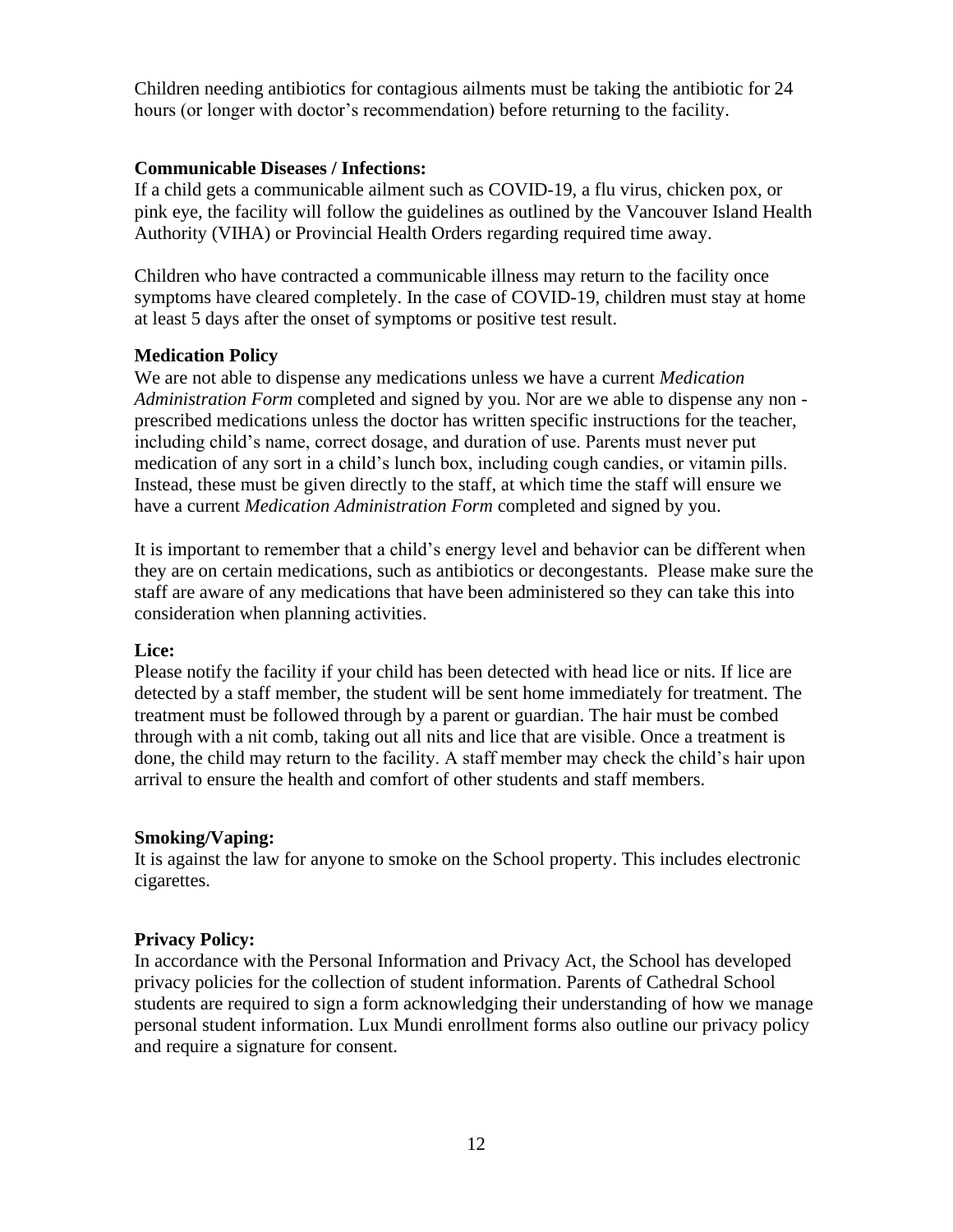# <span id="page-14-0"></span>*COMMUNICATIONS*

#### **Email**

Email is an excellent tool for the communication of clear business-like information, such as dates, times, lists of equipment, attendance reports, setting up appointments and so on. It is also a great system for sharing information, documents, and the School's weekly newsletter.

Email is far less efficient, and can sometimes be counter-productive, when used as a communication vehicle to solve complex problems or to state displeasure with how something has transpired. When email is used in this manner, miscommunication is often the result because much of what we communicate when face-to-face is non-verbal and without this component, the message can be distorted inadvertently.

Appropriate use of email:

- 1. The school uses email to communicate with individuals, groups of parents, or the entire parent body. Topics are likely to include:
	- a. Reminders about events, dates, times, etc.
	- b. Requests for a meeting
	- c. Classroom news and updates
	- d. Forms and other requests for information
- 2. If your child is going to be absent or late, a phone call to the school office works well. If the office is closed, you may try the Lux Mundi phone at 250-812-4996. If you would prefer email, then send it to the staff at luxmundi@cathedralschool.ca or cathedralschool@cathedralschool.ca.

When not to use email:

- 1. If, as a parent, you are concerned or feel distressed about an issue, do not use email. Instead, please contact the staff involved directly. A phone call or a face-to-face meeting will more likely lead to clear communication and a positive resolution for all.
- 2. If, as a parent, you have concerns that arise from interactions between students, once again, a phone call or face-to-face meeting with Lux Mundi staff will work better than sending an email directly to other students' parents.
- 3. If your regular after-school pick up routine needs to change, for example, if you are going to ask a relative to pick up your child from after school care, then you must ensure that the staff hear from you directly—face-to-face or by phone. **Do not use email for this situation**. Without this direct communication, we will not release your child. This can create undue anxiety for everyone involved.

Response time:

4. Allow at least one full business day for a response to any email. If parents need a quick answer, contact the staff directly.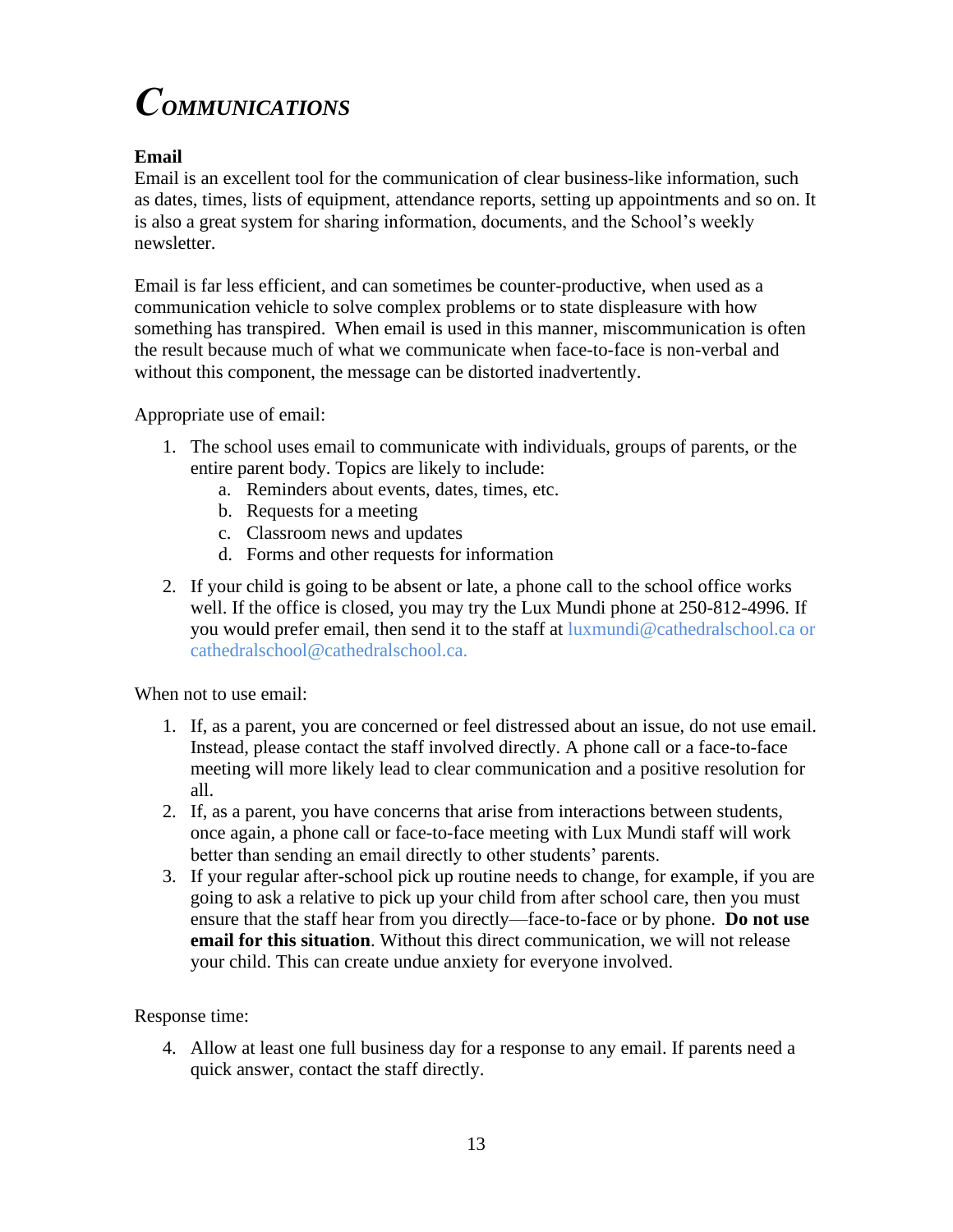Note: The Lux Mundi staff will use the BCC field for group emails. This protects the privacy of the recipients.

#### **Problems and Concerns**

Our goal is to be as helpful and supportive to parents as possible. If your child is having problems at home, in the classroom, or on the playground, please let the Lux Mundi Staff know immediately. It is always best to speak to the staff first. It is not always convenient for them to meet with parents at those times. It may be convenient to email the staff to set up an appointment to further discuss the situation. The quicker a problem is dealt with the better. We ask that you bring the problem to the attention of the staff before you speak about it with other parents. The channels of communication are as follows:

- 1. Speak with the staff. She/he knows your child best and is best placed to resolve your problem or deal with your concern. Please do not believe the old story that if you bring up a concern with a staff member, she or he will 'take it out' on your child. That will not happen.
- 2. Speak with the Director of Lux Mundi.
- 3. Speak to the Head of School if the problem involves the overall program, or if you do not feel that your concern has been acted upon or understood by the Lux Mundi staff or Director of Lux Mundi.
- 4. If you are still dissatisfied with how your concern has been handled, contact the Chairman of the Board of Directors in writing.

It is our desire, with your help, to communicate closely, to deal with concerns on a timely basis, and to act in the best interests of the children.

#### **Website**

The purpose of our website at [www.cathedralschool.ca](http://www.cathedralschool.ca/) is not only to enable the general public to find out about us, but also to be a useful means of communication with parents. A calendar, current events, newsletters and important information are all posted on the site. We welcome comments and suggestions as to how the site can be made more responsive to the needs of our community. Please look through the website and enjoy the web page for the Lux Mundi OSC Program. Updates and news will be posted regularly.

# <span id="page-15-0"></span>*SAFETY AND SECURITY*

Regular Fire and Earthquake drills are held to familiarize the children with the procedures.

#### **Procedure In Case of Earthquake**

If a major earthquake disables the city, please follow this procedure:

- **Do not phone**  We must have the line open for emergency calls
- **Park away from the School** The street entrance and parking area must remain clear for emergency vehicles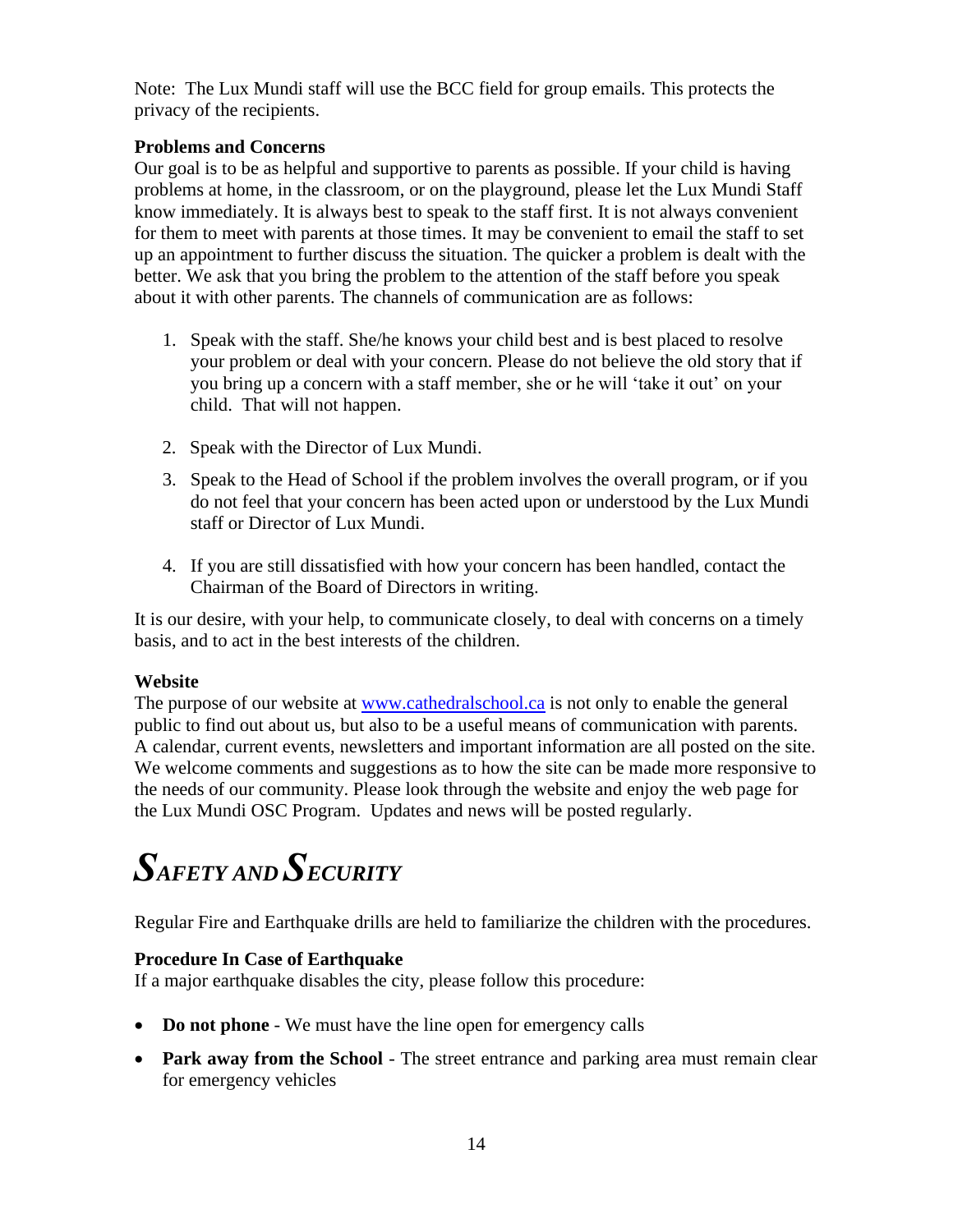- **Check with the adult in charge before taking your child away from the school. You will be asked to sign out your child.**
- **You may sign out other children only if you are indicated on the authorized pickup form**

Children will only be released to parents, guardians, or other adults named on the Authorized Pick-up Form. The children will not be left alone. If all attempts to contact parents or those on the Emergency Contact or Authorized pick-up forms fail, then, after a reasonable time has elapsed, teaching staff will assume responsibility for children until contact with the families can be established.

Parents of Cathedral School students are required to purchase a comfort kit for their child through the school office. All the kits are then stored outside the building. These kits have a shelf life of three to five years. Additional kits are kept for Lux Mundi children who are not students at the school.

#### **Procedure In Case of Fire**

Heat and smoke sensors are located throughout the building. In the event of a fire during Lux Mundi OSC hours, the children will be evacuated as per our fire drills and, if we are unable to re-enter the building, we will call you and ask you to come and pick up your child. We have a business continuity plan in case we are not able to use the building for some days or weeks, and you will be informed if we have to initiate that plan. The staff have full details of the fire evacuation procedure and we have fire drills throughout the year.

#### **Building Security**

The safety of the children in our care every day is our highest priority. We have outlined above the procedures in case of earthquake and fire. We have also adopted procedures to ensure that the children are safe at all times when they are in the building or on the playground or on field trips away from the School. Teachers and staff are familiar with these procedures. Staff members with First Aid and CPR training are on site at all times.

It is important that we have accurate knowledge of who is in the building at any time so that we are able to evacuate and count heads in the event of fire, earthquake or any other incident.

In order to control access to the building:

- The front door facing Vancouver Street is always locked. Guests arriving to the front door must press the buzzer for entry.
- The side door next to the playground is used for student entry in the morning, staff, and when the children are out at play; otherwise, it is locked throughout the day.
- For Lux Mundi drop-off and pick-up on days when regular classes are not in session, e.g., Christmas, Spring and Summer, please use the gate next to the playground. If there is no one outside, please come to the door on the Burdett Avenue side of the building.